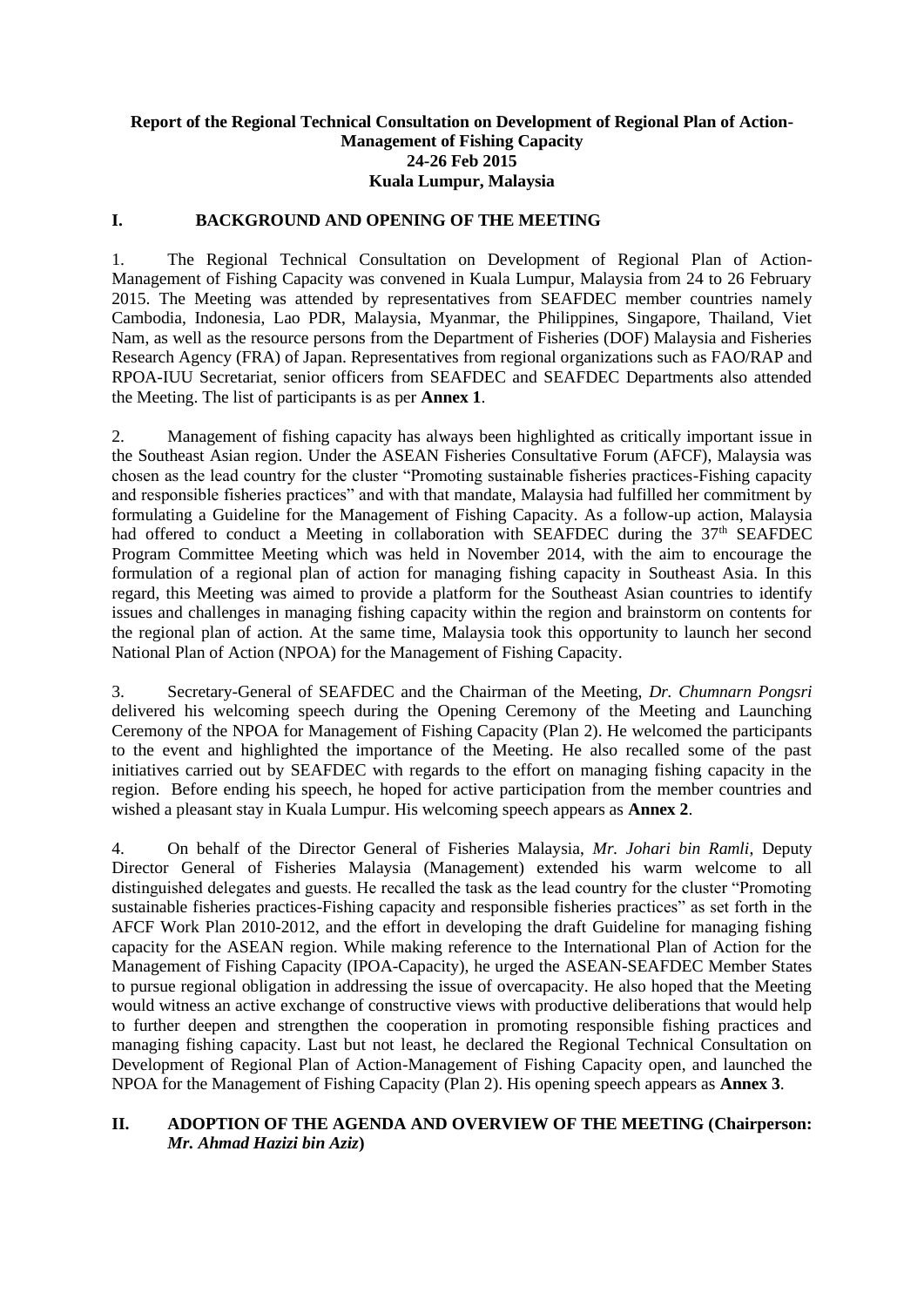5. First of all, *Mr. Ahmad Hazizi Bin Aziz*, Director of Planning and Development Division of DOF Malaysia, delivered his short remarks. He welcomed the participants and thanked SEAFDEC and donors, including Japanese Trust Fund (JTF) and the Government of Sweden in supporting the event. He also reiterated that managing fishing capacity is important issues, particularly for the developing countries and agreed that it is timely for organizing such RTC to deliberate the development of Regional Plan of Action-Management of Fishing Capacity (RPOA-Capacity) for the Southeast Asian region. He then handed over the session to the Secretary-General of SEAFDEC, *Dr. Chumnarn Pongsri* for introduction of other agenda. The Meeting continued with the introduction of participants.

6. *Dr. Worawit Wanchana*, Assistant Policy and Program Coordinator from SEAFDEC Secretariat presented the overview and introduction of the Meeting **(Annex 4)**. In his presentation, he quoted the definition of management of fishing capacity by FAO and also made reference to the Code of Conduct for Responsible Fisheries. The Meeting recalled the chronology of events in the development of IPOA-Capacity, and was enlightened with important information contained in the IPOA-Capacity, such as objectives and aims of the plan. The Meeting also noted the background of ASEAN-SEAFDEC cooperation, particularly its initiative on the work in relation to management of fishing capacity.

7. He further introduced the objectives of the Meeting, expected outputs and outcomes, and continued with arrangements of the agenda. The proposed agenda was adopted unanimously **(Annex 5)**.

8. *Mr. Ahmad Adnan bin Nuruddin*, Resource Person from DOF Malaysia presented the Guideline for Managing Fishing Capacity for ASEAN Member States **(Annex 6)**. The Meeting was informed that Malaysia had submitted the Guideline for Managing Fishing Capacity for ASEAN Member States to the 4<sup>th</sup> AFCF which was held in June 2012 in Yogyakarta, Indonesia. He highlighted the idea of the National Fisheries Policy related to fishing capacity and listed the components under the management status of capture fisheries, including resource assessment, fisheries statistical data, legal aspects, management measures, as well as institutional/divisional responsibilities. Meanwhile, he also pointed out the issues and challenges that were identified in the guideline and explained the important elements in management of fishing capacity. Strategies should be aimed to address the issues involving fisheries and its key actions and key performance indicators should be listed together in order to be able to evaluate the effectiveness of each actions. Under the Guideline, each Member Country was recommended to develop their respective NPOA-Capacity and that it shall be revised every four (4) years, to validate information on various items.

9. *Dr. Somboon Siriraksophon*, Policy and Program Coordinator of SEAFDEC congratulated DOF Malaysia for its effort in developing the Guideline and requested further elaboration on fuel subsidies provided to the fishers, introduction of alternative livelihood to reduce fishing capacity, and moratorium of fishing license and in Malaysia. In response to the inquiry, the Meeting was informed that Malaysia provides incentives in the form of fuel subsidy to small-scale fishers, as a measure to alleviate poverty and that the Government has also been reviewing the policies in the process of rationalizing the subsidy. The Meeting also noted that under the  $11<sup>th</sup>$  Malaysian Plan, aquaculture has been identified as one of the alternative livelihood, especially for the fishers in the coastal area and in this regard, the Government has allocated financial support to promote the aquaculture industry. On the other hand, Malaysia has started to implement licensing system in early 80s and is moving towards limiting the number of fishing license in order to protect the resources.

10. The Meeting was explained that the status of fisheries resources is based on resource surveys, due to lack of funding for monitoring work. Based on the previous data, the demersal fishery resources in coastal waters of Malaysia is over exploited, which was the reason for rezonation of peninsular and east Malaysian waters, as well as banning of trawl fisheries which would be imposed in 2016. Furthermore, Malaysia had strengthened the enforcement by prolonging the license suspension period to one (1) year, if the offshore fishers were found encroaching coastal areas.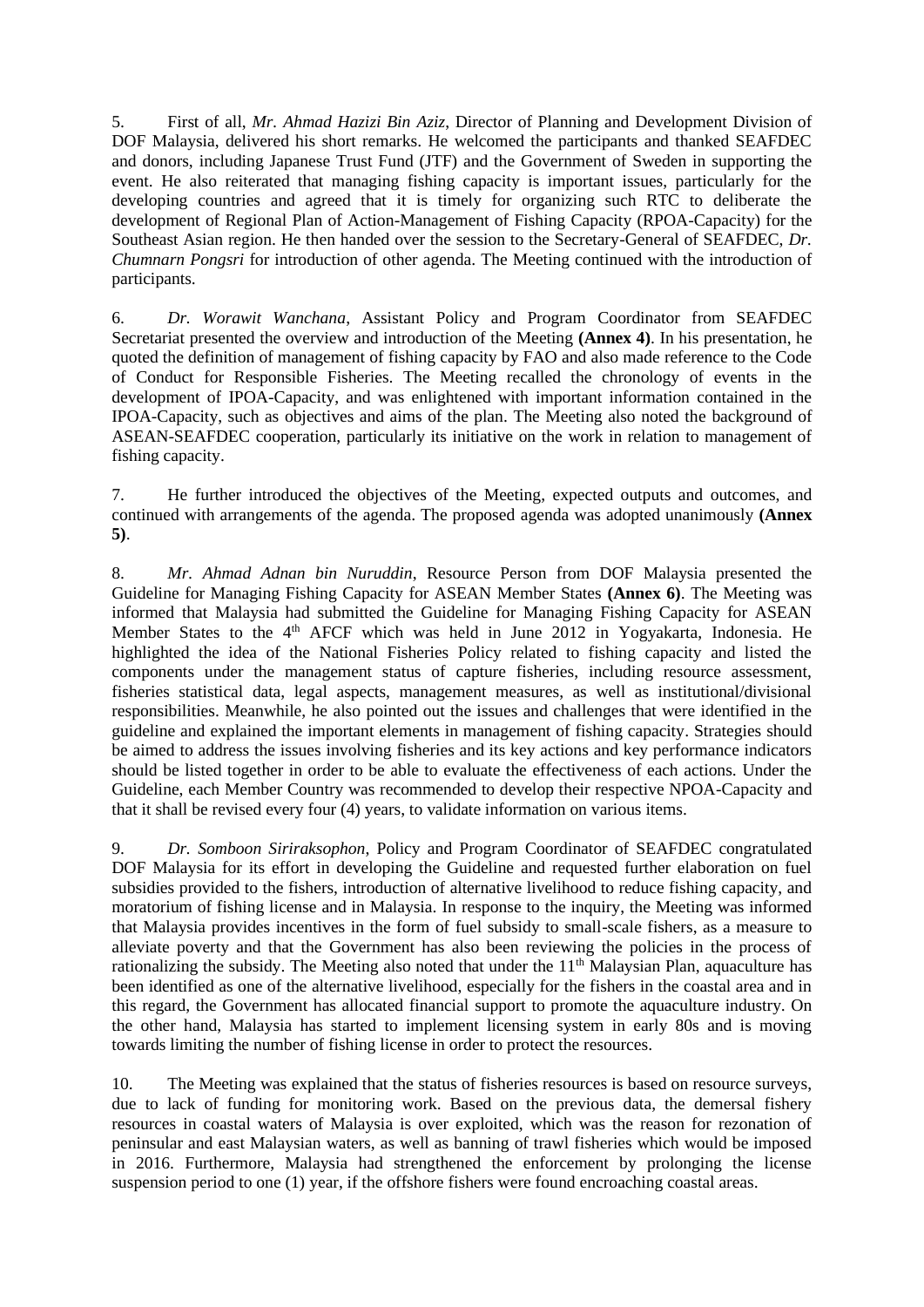11. With regards to the question on provision of subsidies to all agriculture sectors in Malaysia, the Meeting was clarified that policies formulated under the agriculture sector depends very much on the needs, and that subsidies are not provided to all agriculture sectors, but focused to commodities that contributes to food security such as rice. The Meeting further noted that policies pertaining to agriculture are linked to different international agreements, and the obligation and commitment towards these agreements also differs accordingly.

## **III. COUNTRY REVIEW ON MANAGEMENT OF FISHING CAPACITY**

#### • *Cambodia.*

12. *Mr. Buoy Roitana*, representative from Cambodia presented the country review on Management of Fishing Capacity in Cambodia **(Annex 7)**. He elaborated the current situation of marine fisheries resources assessment and existing issues on over capacity by providing general information such as production figures of inland capture, marine capture, and aquaculture subsectors. The Meeting noted that inland capture fisheries play an important role in fisheries production of Cambodia. Besides that, he also presented some of the legislative and institutional systems for fishing capacity management for marine fisheries subsector that were in place. Under the NPOA for management of fishing capacity, the marine capture fisheries is classified into two (2) levels, whereby national fishing is managed by the Ministry of Agriculture, Forestry, and Fisheries (MAFF) and Fisheries Administration (FiA), whereas international fishing is managed the Cabinet of Prime Minister Office. The Meeting was informed that the NPOA had been drafted and the Inter-Ministries Joint Working Group was formed to accelerate the approval and implementation of the NPOA.

13. The Meeting was clarified that the data representing number of fishing vessel reaching above 100,000 included both inland and marine fishing vessels. Meanwhile, the annual statistical data showed that the number of fishing vessels and the production of capture fisheries, regardless of inland or marine subsector was reported to increase by year. Noting the limitations in data collection system in Cambodia, *Mr. Chhuon Kimchhea* suggested that studies should be conducted in order to improve the fisheries statistical data so that the current fisheries status could be clearly reflected.

14. The Meeting was also informed that FiA at central and provincial level records all fishing vessels, with or without engine. However, licenses are only issued for vessels with engines. The statistical data represents fishing vessels for both licensed and non-licensed.

#### • *Indonesia*

15. *Mr. Gunawan Dwi Nugroho* presented the country review on capacity, as per **Annex 8**. He provided basic information on the characteristics of marine fisheries, legal framework governing marine fisheries subsector in Indonesia, and status of fisheries resources in Indonesian waters. In addition, he highlighted fishing capacity management undertaken in Indonesia such as data collection and reporting, moratorium to imported fishing vessels, prohibition of transshipment at sea, prohibition of lobster and crab catch, prohibition of trawls and seine nets, and establishment of closing area for fishing (conservation). The Meeting noted that NPOA for the management of fishing capacity in Indonesia was drafted in 2007.

16. In response to the inquiry regarding quota system in Indonesia, the Meeting was clarified that quota allocated to fishing vessels in each fisheries management area is based upon the number of fishing vessels as well as the Maximum Sustainable Yield (MSY).

17. Regarding the prohibition of trawls and seine nets in Indonesia, the Meeting was informed that existing fishing licenses for trawls and seine nets are still valid until its expiration. However, issuance of new license for trawls and seine nets would not be allowed according to the new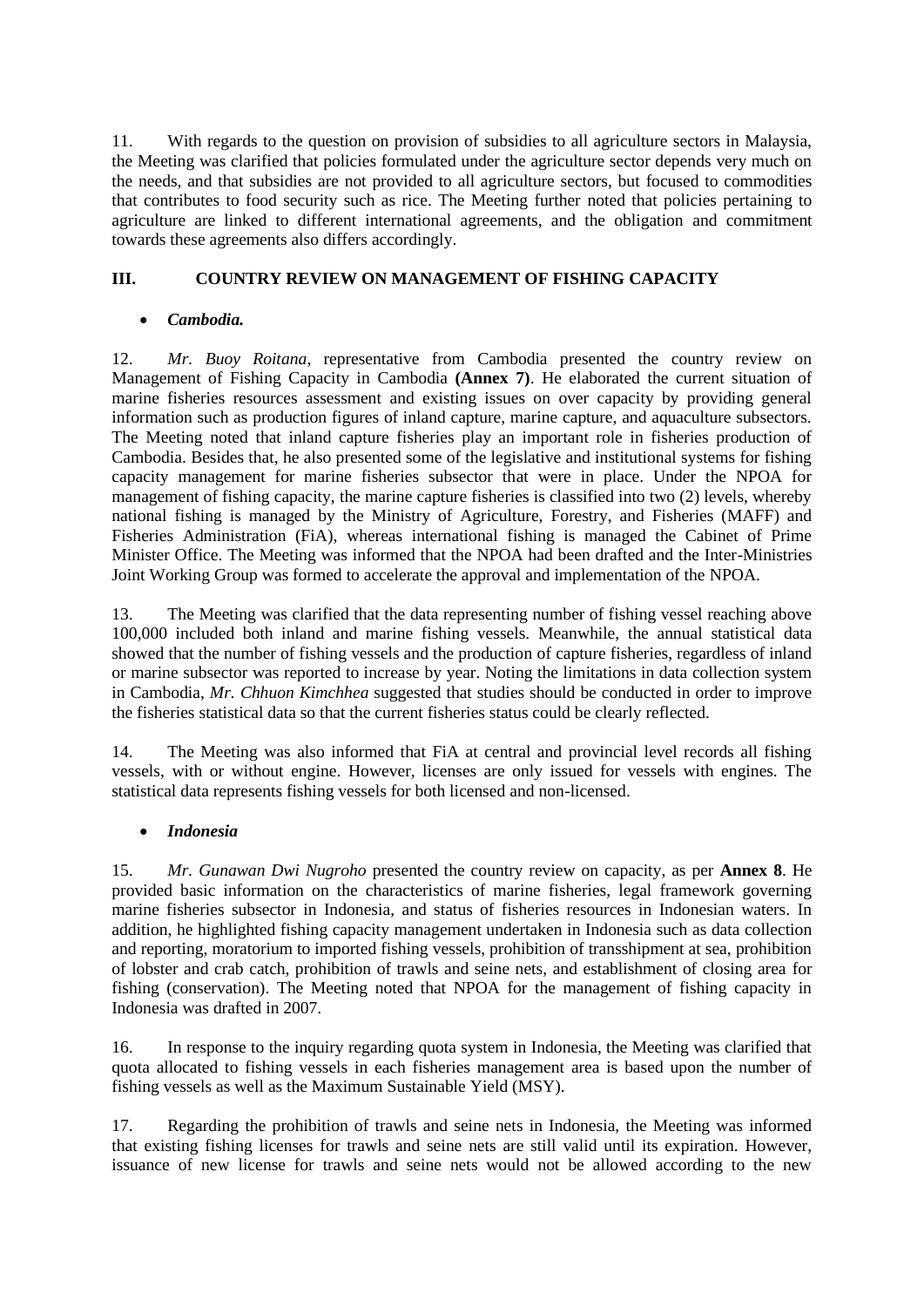Ministerial Decree. In this connection, the government has been encouraging the small-scale fishers to change their fishing gear to comply with the new law.

18. Under the new fisheries regulation, all fishing vessels above 5 GT shall submit the logbook for reporting. Logbook data is filled by the fishing master and submitted to the officers at the fishing ports. The information in the logbook could be crosschecked with the VMS data based on the coordinate information, for reliability of the data and improvement of data collection.

19. The Meeting was clarified that the Indonesian NPOA is still in the draft stage and yet to be launched. The NPOA is referred as technical guidance and detailed action plan within the framework of the NPOA are in the process of development. The presenter cleared the misconception whereby the regulations on fishing capacity management in Indonesia were formulated as part of the fisheries management effort, and was not the result of the NPOA.

#### • *Japan*

20. *Mr. Tsuyoshi Iwata*, Technical Coordinator of SEAFDEC presented Fisheries Capacity Management in Japan, within his personal capacity. He provided quick review on the current situation of marine fisheries resource assessment whereby resource assessment for target species is conducted by the FRA with budget derived from the Fisheries Agency of Japan (FAJ). According to FAJ, fisheries resources in waters surrounding Japan are generally stable. He also highlighted the strengths of Japanese Fisheries resources Assessment i.e. easy data collection at landing sites, reliable national statistics, and well established networks among research institutes. As an example, he provided a case study on the Pacific Bluefin Tuna that was reported to be affected due to excessive fishing activity in the Pacific Ocean and measures taken by FAJ to reduce the catch of juvenile Pacific Bluefin tuna. The Meeting also noted Japan's various legislative and institutional systems for fishing capacity management, including fishery right system in coastal and inland water fishing grounds, fishery license system, fisheries notification system, Total Allowable Catch (TAC) and Total Allowable Effort (TAE) systems, as well as fishing vessel control system. He informed the Meeting that Japan is of the view that it has already been implementing necessary measures pertaining to fishing capacity management and there was no need for its own NPOA-capacity, whereas for implementation of the IPOA-IUU, Japan compiled "National Actions" which substitutes NPOA".

21. *Mr. Raja Bidin bin Raja Hassan* commented that fishers in Japan are well educated and aware of the importance in protecting fisheries resources, unlike the fishers in Southeast Asian region. Thus, awareness program would be necessary to educate the fishers on management of fishing capacity in this region.

## • *Malaysia*

22. Representative from Malaysia, *Mr. Mohd Noor bin Nordin* presented the country review on managing fishing capacity. He provided general information on the length of Malaysian coastlines and status of fishery production in 2013. The Meeting was highlighted with Malaysia's achievements, including the development of several NPOAs for management of sharks, illegal, unreported, and unregulated (IUU) fishing, and management of fishing capacity. While referring to the launched NPOA-capacity (Plan 2), he outlined the contents of the NPOA and informed that it is a revision of the NPOA-Capacity (Plan 1), that was developed in 2008. The Meeting also noted the capacity building program, in particular Ecosystem Approach to Fisheries Management (EAFM) workshops that was conducted to promote sustainable fisheries management. His presentation appears as **Annex 9**.

23. The Meeting was clarified that Malaysia does not provide license for foreign fishing vessels. Fishing license is only issued to local vessels and locally owned companies, meaning that at least 51% of the share belongs to Malaysian citizen, as stipulated under the law.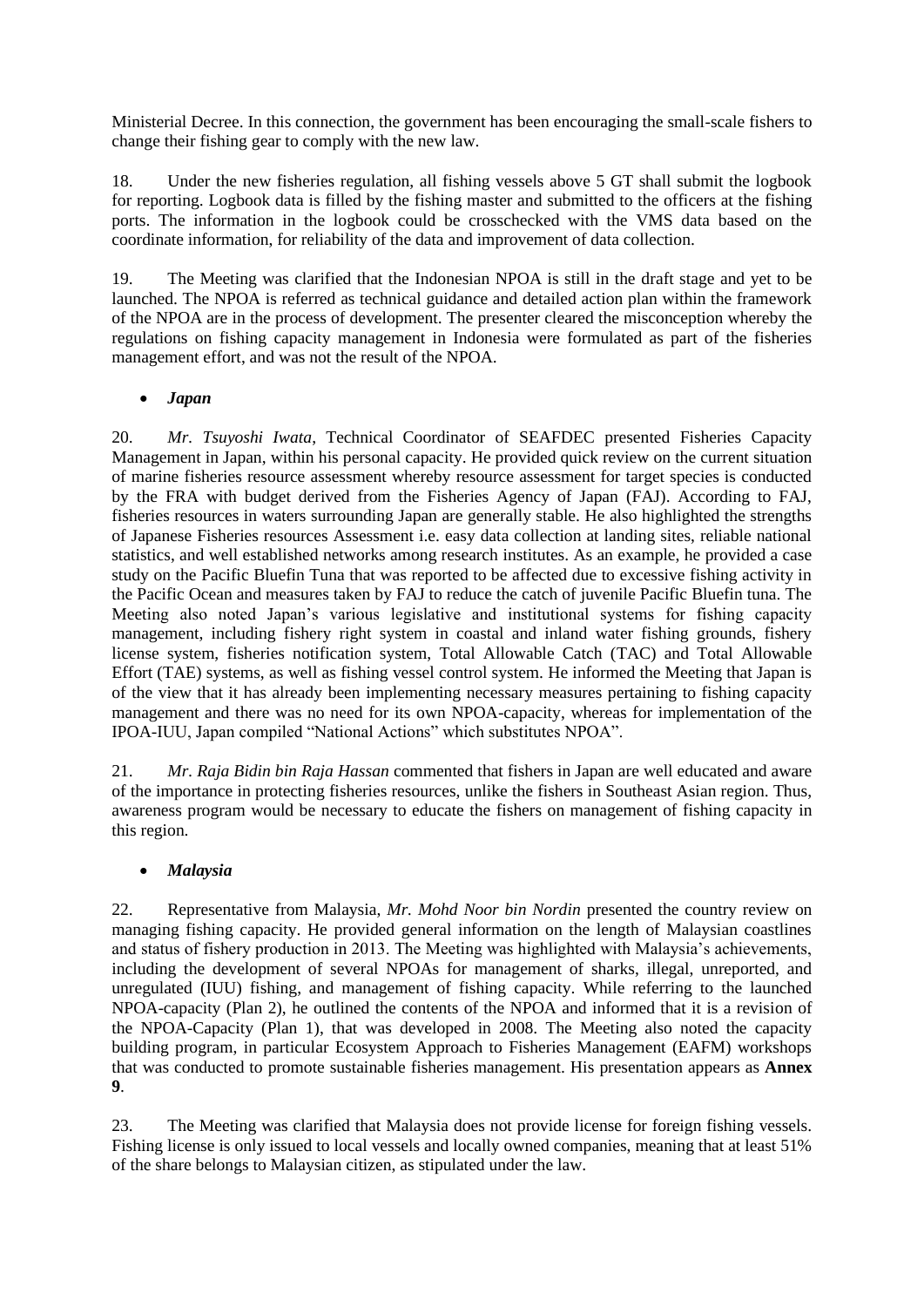24. With regards to the participation of stakeholders in the revision of NPOA-capacity, the Meeting noted that other government agencies and target groups such as fisheries association and NGOs were invited during the consultation for the formulation of NPOA-capacity, as it is part of the national procedure.

## • *Myanmar*

25. *Dr. Than Than Lwin*, representative from Myanmar delivered her presentation titled Management of Fishing Capacity in Myanmar **(Annex 11)**. She briefed the legal framework, national policy, provincial/prefectural system for fisheries management and other important information on small-scale and commercial fishing. She also linked the existing issues of over-capacity with the country's regulations related to management of fishing capacity and current law enforcement in place. Towards the end of her presentation, she pointed out the challenges and future implementation for management of fishing capacity in Myanmar.

26. In response to the inquiry on the prohibition of fishing in high seas, the Meeting was clarified that the said law is only applicable to the small-scale fishers, taking into consideration the safety at sea.

## • *The Philippines*

27. *Mr. Severino L. Escobar, Jr.*, representative from the Philippines presented the country review on management of fishing capacity **(Annex 12)**. First of all, he elucidated the legal and institutional framework, laws governing fisheries management as well as the responsible authorities for fisheries management in the Philippines. Fishing in the Philippines is divided into two (2) categories namely commercial and municipal fishing. He further detailed out the requirements and procedure for issuance of commercial and municipal fishing license. Last but not least, he pointed out the issues and problem on over capacity and explained the relevant policies on fishing capacity management. The Meeting noted that the Philippines does not have NPOA for fishing capacity in place, but the measures in relation to fishing capacity management such as moratorium of fishing licenses and some other activities are already implemented.

28. The Meeting was clarified that fishing vessel license and fishing gear license in the Philippines are distinct and issued separately.

29. In the effort to cope with issues and problem on over capacity, the Bureau of Fisheries and Aquatic Resources (BFAR) encourages close cooperation with Maritime Industry Authority (MARINA), since MARINA is mandated to license the fishing vessel. When an entity seeks to register a vessel, they need to get the assurance from BFAR. Meanwhile, in order to reduce the proliferation of illegal fishing vessel, BFAR conducts joint mobile registration and licensing with MARINA. As for the undervalued license and permit fees, BFAR had decided to amend the law pertaining to the license fees.

30. With regards to penalties for fishing without license or unregistered vessel, the Meeting noted that BFAR is in process of amending the existing fisheries laws, and that stiffer penalties would be included in the amendment. The minimum fine from 10,000 pesos would be increased up to 1 million pesos.

31. *Mr. Severino L. Escobar, Jr* explained that although the regulations on installation of JTED in trawl nets and mesh size are in place, monitoring the operations of the vessels and enforcement is still necessary to ensure the compliance with the regulations.

• *Singapore*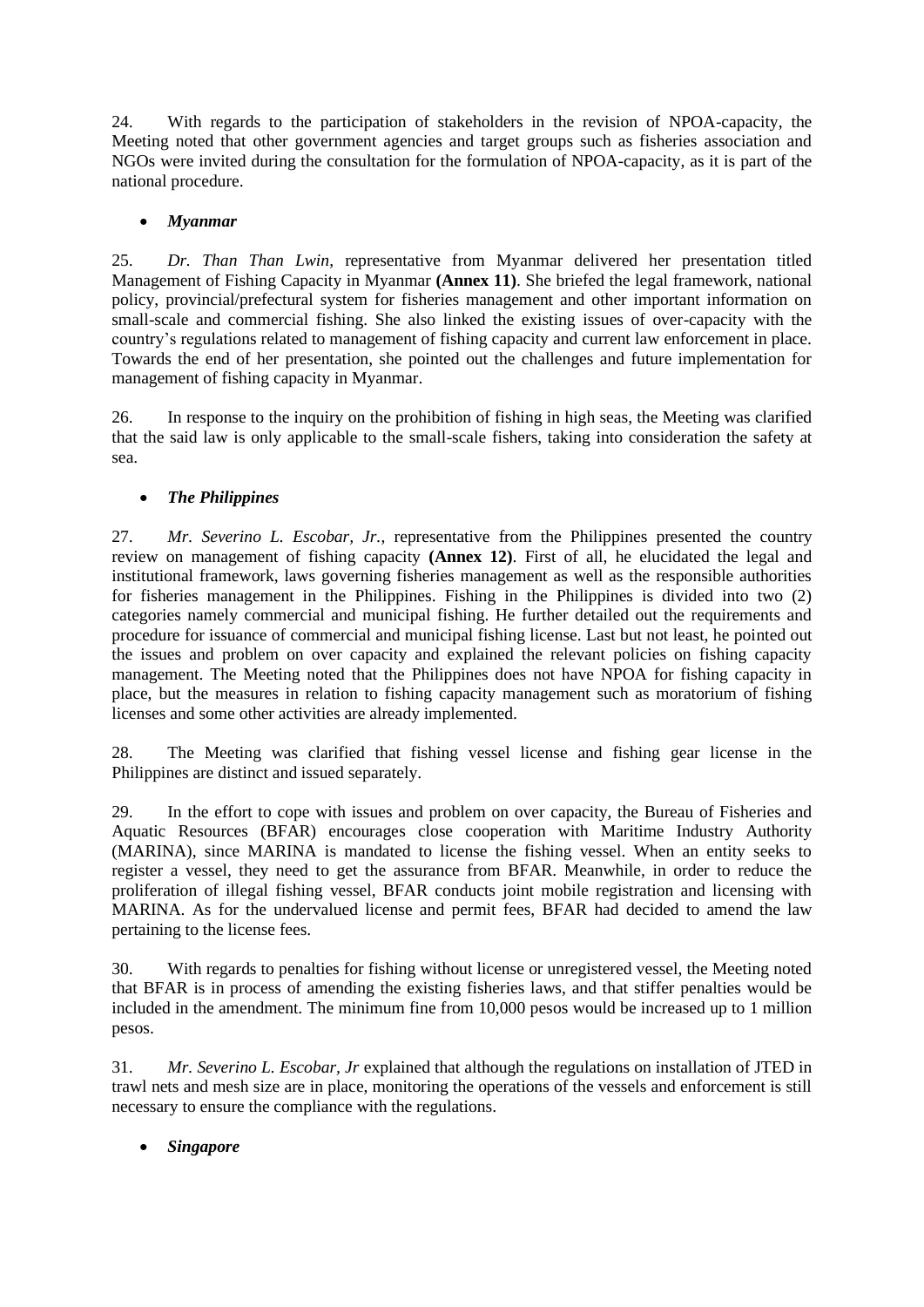32. The representative from Singapore, *Mr. Kihua Teh* presented the country review on management of fishing capacity. He described the current situation on marine fisheries resources and legislative arrangements for fishing capacity management. He added that the dwindling numbers of fishing vessels was due to high operating costs (fuel) and no succession plan to transfer the fishing businesses to the next generation. The Meeting took note of the current development of Singapore's NPOA, e.g. inter-agency engagements for regular discussion and coordination towards the development of NPOA against IUU fishing activities and also the implementation of relevant port State measures. In addition, Singapore conducts regular reviews on policies and amendments to Fisheries Act to further strengthen the enforcement powers necessary. His presentation appears as **Annex 13**.

33. With regards to fishing in the high seas, the Meeting was informed that there was no fishing license issued to any Singaporean. However there is currently one (1) carrier vessel operating in the high seas.

34. On the status of resources in Singapore waters, *Mr. Kihua Teh* responded that the country had not conducted any stock assessment and would like to carry out a study on that.

## • *Thailand*

35. *Ms. Parulai Nootmorn*, representative from Thailand presented the Country Review on Management of Fishing Capacity. She elaborated the current situation on marine fisheries resources assessment, country's legislative and institutional system for fishing capacity management including inter-agencies involvement in marine fisheries management as well as the problems and constraints in the management. The Meeting was informed that Thailand adopted its NPOA-IUU in 2009. On the other hand, she highlighted the concerns on effective enforcement of the new Fisheries Act which requires the installation of Vessel Monitoring System (VMS) and strengthening the system of traceability throughout the production line. Her presentation appears as **Annex 14**.

36. Regarding the joint venture arrangements with neighboring countries, The Meeting noted that Thailand had started to negotiate with Myanmar and Cambodia. In addition, the private sectors in Thailand had initiated negotiations with countries like Iran, Oman, and Papua New Guinea.

## • *Viet Nam*

37. *Mr. Nguyen Thanh Binh*, representative from Viet Nam presented the National Plan of Action for Management of Fishing Capacity in Viet Nam **(Annex 15)**. He provided brief information on the number of fishing vessels, total capacity, capture fisheries production, and Catch per Unit Effort (CPUE). The Meeting was informed that Viet Nam had adopted its NPOA-capacity in 2014 and total number of fishing vessels had reduced by 12,000 units for the last three (3) years. Several objectives stipulated under the NPOA-capacity including reduction of trawl fishing vessels, establishment of fisheries co-management in coastal provinces, and controlled number of fishing boats in coincidence with allowable resources. He further elaborated on the activities, solutions, as well as implementation of the NPOA-capacity.

38. With regards to the increase of fishing vessels after 2008, the Meeting was clarified that the fishing activity in coastal areas, in particular the small-scale fishers had increased in number. Nevertheless, the total capacity did not increase drastically. Considering that CPUE units differ by type of fishing gear, the meeting noted that such CPUE was roughly calculated based on the overall fishing activity.

39. On the decrease of fishing vessels over the past three (3) years, *Mr. Pham Hung* clarified that those fishers had switched to alternative livelihood, such as venturing into tourism sector.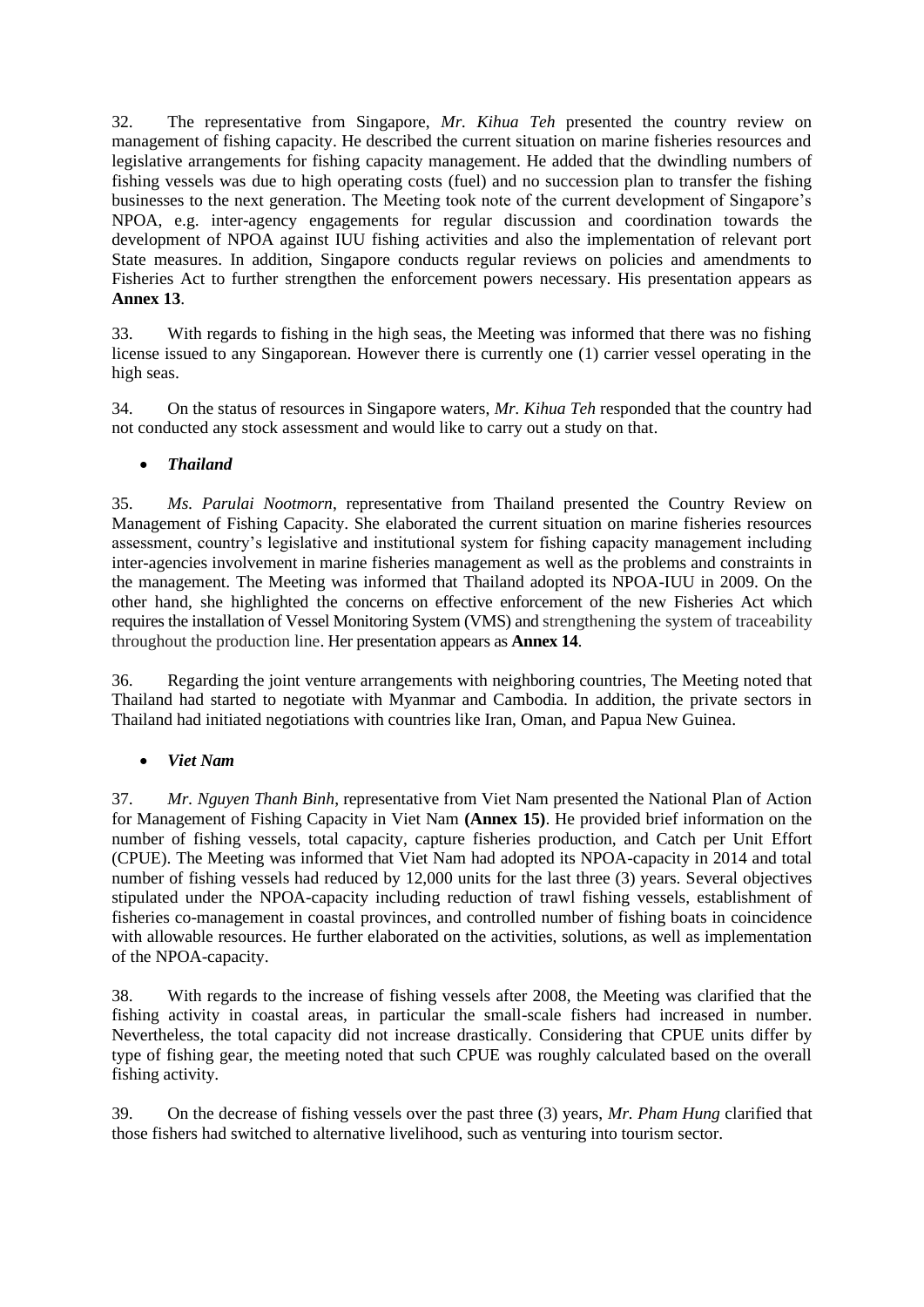40. While noting the initiative by many countries in banning the use of trawl as an effort to manage fishing capacity, the Meeting suggested SEAFDEC to look into alternative gear that could replace trawl nets. In fact, trawls had been a major contributor to the production of capture fisheries in the region despite being labeled as relatively destructive gear.

#### **IV. EXPERIENCE AND LESSONS LEARNED FROM INTERNATIONAL, REGIONAL, NATIONAL, AND OTHER INITIATIVES IN MANAGING FISHING CAPACITY IN SOUTHEAST ASIAN REGION** (**Chairperson:** *Ms. Mahyam Bt Mohd Isa***)**

## • *FAO/APFIC*

41. The representative from FAO/APFIC, *Mr. Robert Lee* presented the initiatives of FAO to support fishing capacity management at the global level. He highlighted the issues in management of fishing capacity in Asia and the need for reducing capacity. He further introduced the IPOA-capacity which is a voluntary instrument linked to the CCRF. The Meeting also took note of the strategies, key principles, and approaches to achieve its objectives. Towards the end of his presentation, *Mr. Robert Lee* provided some suggestions to be considered during the development of RPOA-capacity. His presentation appears as **Annex 16**.

42. Regarding the connection between RPOA-IUU and RPOA-capacity, the Meeting was advised that both plans should be kept separately. However, RPOA-IUU should be taken into consideration while addressing the issues on fishing capacity. The Meeting also noted that FAO is developing a tool to quantify IUU fishing and that the results would be disseminated once available.

## • *Japanese Trust Fund (JTF)*

43. *Mr. Tsuyoshi Iwata*, Technical Coordinator of SEAFDEC introduced the SEAFDEC activities that are supported by the Japanese Trust Fund (JTF). He explained that JTF is a contribution of Fisheries Agency of Japan to SEAFDEC to support the promotion of sustainable fisheries/aquaculture as well as sustainable utilization of aquatic living resources for human consumption in the Southeast Asian region. The JTF supported activities in relation to management of fishing capacity including Regional Fishing Vessel Record database (RFVR), promotion of Port State Measures (PSM), study on management measures for purse seine fisheries in Southeast Asia, promotion of community based fisheries management, capacity building on EAFM for Member Countries, and establishment of Regional Guidelines. His presentation appears as **Annex 17**.

## • *SEAFDEC-Sweden Collaborative Project*

44. *Ms. Pattaratjit Kaewnuratchadasorn*, Program Manager for SEAFDEC-Sweden project presented a review on activities implemented by SEAFDEC-Sweden Collaborative Project. She elaborated the SEAFDEC-Sida Collaborative Project (2003-2006) and listed some of the corresponding events conducted to address the issue on excessive levels of fishing capacity. The Meeting was also enlightened with some of the initiatives in the past as well as important recommendations made during the meetings and consultations. She further introduced the current SEAFDEC-Sweden project (2013-2017) including the sub-regional management areas, namely Andaman Sea, Gulf of Thailand, Sulu Sulawesi, and Mekong River Basin, as well as the bilateral arrangements between the relevant countries within the sub-regions. The detail of her presentation appears as **Annex 18**.

# • *REBYC-II CTI*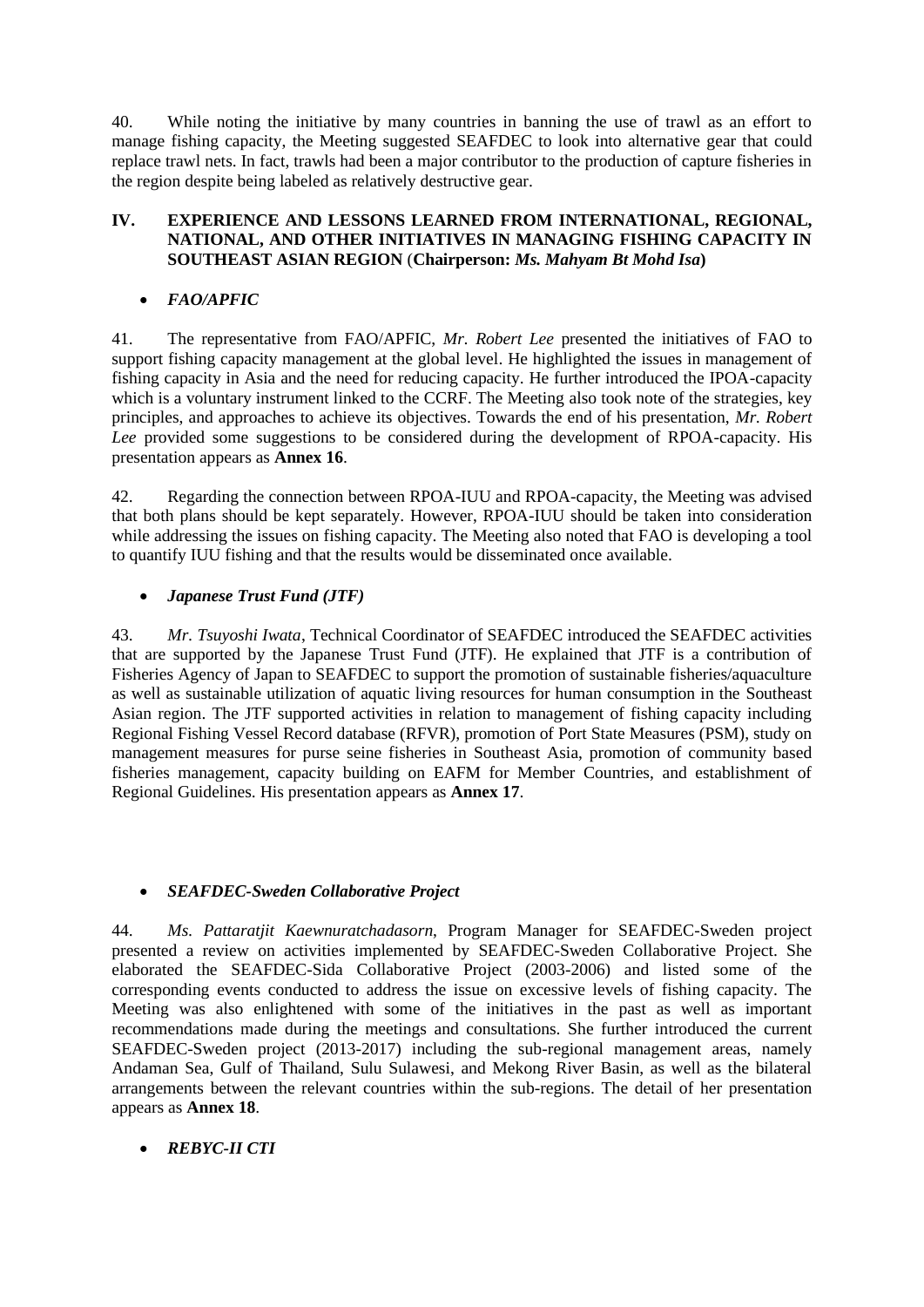45. *Mr. Isara Chanrachkij* from SEAFDEC Training Department presented the strategies for trawl fisheries under the REBYC-II CTI project, which is the initiative by FAO. He introduced the Project REBYC Phase-I, which was implemented from 2002 to 2008, and the lessons learned from the said project. Next, he moved on with his explanation regarding the current REBYC-II CTI project (2012-2015), including the objectives and expected outcomes. He also listed the participating countries as well as the project partners who provided technical and financial support. Other details such as project implementation area, main components of the project, activities framework for each of the component, and lessons learned were also elaborated in detail. His presentation appears as **Annex 19**.

46. The Meeting noted that Thailand applies several measures such as prohibited some fishing gears, seasonal and area closure. However, the acceptance towards the fishing gear management is low capability compared to seasonal and area closure. In this regard, the project emphasizes the application of Ecosystem Approach to Fisheries Management (EAFM) concept in trawl fisheries

47. The trawl management plan in each country is different due to diversified resources and fisheries structure. The management plans are developed in appropriate to the fisheries condition in the concerned countries, and known to be site specific management plan.

48. While congratulating the presenter for his comprehensive presentation, *Mr. Severino L. Escobar, Jr*. informed that the Philippines had banned modified trawls and also undertaking the banning of trawls. In addition, under the Fisheries Administrative Order No. 237, the Philippines had required trawlers to install Juvenile and Trashfish Excluder Device (JTED). However, the Meeting was informed that the REBYC-II CTI project had encountered issues in trawl fisheries management in the Philippines due to the said regulations. In this regard, *Mr. Isara Chanrachkij* suggested that EAFM could be considered as an alternative approach in trawl fisheries management, besides having JTED installed in trawl nets.

49. On the other hand, Malaysia intends to ban trawl nets starting at the west coast area, in support to fishing capacity management. Nevertheless, the shrimp and demersal resources are utilized using the trawls. In this connection, the Meeting suggested SEAFDEC to conduct study on alternative fishing gear, which could replace the trawls.

50. In fact, Indonesia had also banned the usage of trawls in Indonesian waters. Currently, the government has been offering soft loans to the trawl fishers in order to change their fishing gear or switch towards mariculture. In this connection, *Mr. Robert Lee* commented that the approach for management of fishing capacity should be headed towards management of trawl fisheries rather than banning the trawls.

## • *Fisheries Research Agency (FRA)*

51. The resource person from FRA Japan, *Mr. Takaomi Kaneko* provided a presentation on Japanese Fisheries Management: Autonomous activities supported by legislative framework. He described on the co-management system in Japan, case of autonomous Marine Protected Areas (MPA), autonomous input and technical rules in Fishery Cooperative Associations, and autonomous quota allocation rules. MPA in Japan is classified into two (2) namely the Legal Marine Protected Area (LMPA) and Autonomous Marine Protected Area (AMPA). It was noted that there are more than 1000 AMPAs in Japan. Meanwhile, Fisheries Cooperative Association (FCA) is well established and plays an important role in regulating marine resources conservation and utilization. In conclusion, autonomous activities of fishers are the core of Japanese fisheries management as the combination of government control and autonomous activities could complement each other. The detail of his presentation appears as **Annex 20**.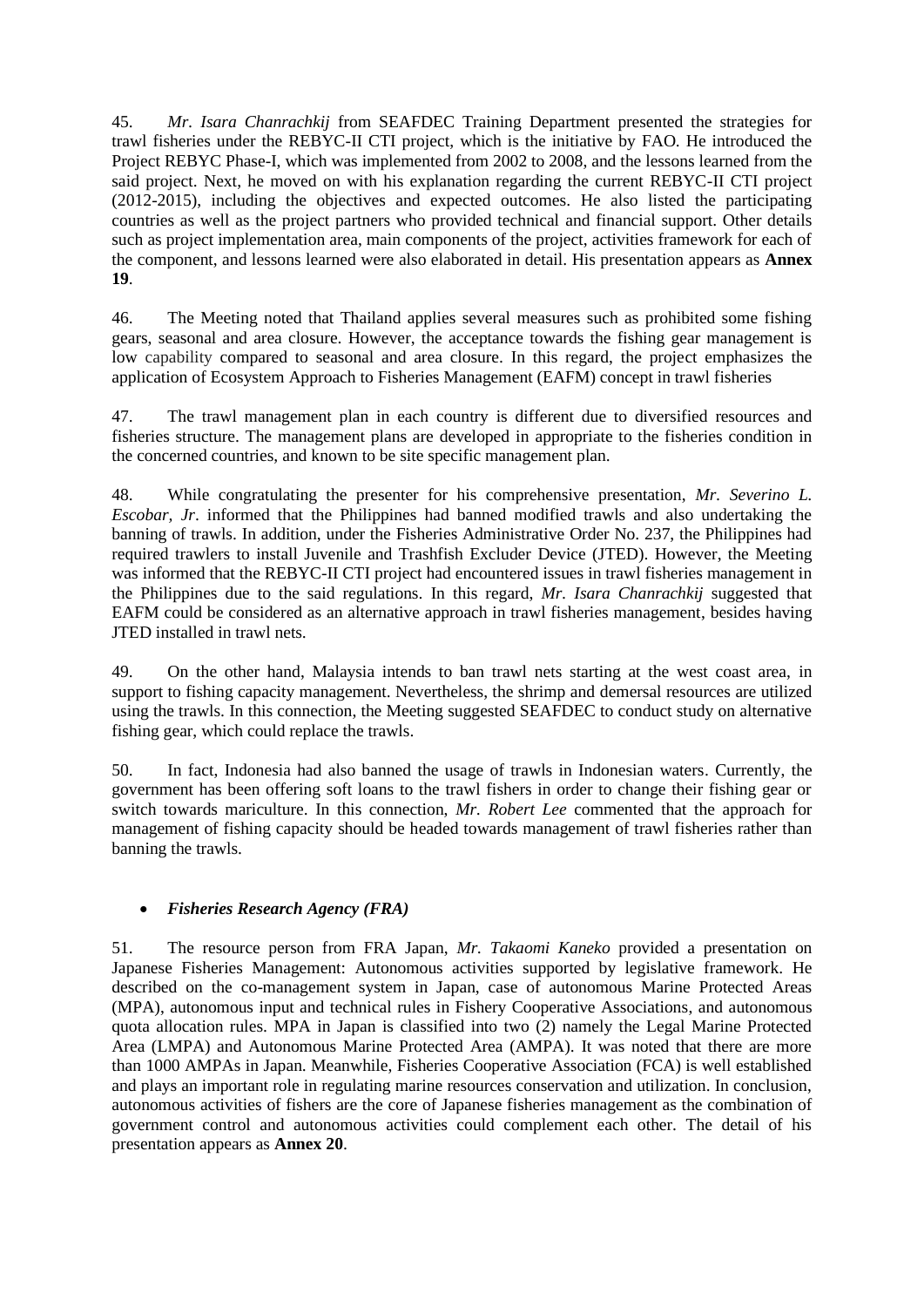52. Regarding the characteristic of coastal fisheries in Japan, the Meeting noted that most of the coastal fisheries are owner operator. It was also informed that the quota allocated to offshore fishers is not transferable among the fishers.

## • *RPOA-IUU*

53. *Mrs. Sere Alina Tampubolon*, representative from RPOA-IUU Secretariat presented the Structure and Focus on Regional Plan of Action to Promote Responsible Fishing Practices including Combating IUU Fishing in the Region (RPOA-IUU). The RPOA-IUU is a voluntary instrument to enhance and strengthen overall level of fisheries management in the region, in particular South China Sea, Sulu Sulawesi Seas, and Arafura-Timor Seas. At the present, there are 11 participating countries covering 3 sub-regional groups (Southern-Eastern South China Sea and Sulu-Sulawesi Seas, Gulf of Thailand and Arafura-Timor Seas) and supported by 4 advisory bodies (FAO-APFIC, SEAFDEC, Worldfish Centre, and Info Fish). She highlighted some of the programs, including strengthening MCS, resource and management in the region, regional capacity building and Port State Measures, IUU Vessels Watch Program (from the RFMOs list) and some study cases. Her presentation is as per **Annex 21**.

54. With regards to illegal fishing incidents within the participating countries, the Meeting noted that the country where the IUU fishing happened could send a notification to the RPOA-IUU Secretariat on such incidents for circulation, so that the other involved country could take appropriate actions.

55. The Meeting was clarified that RPOA-IUU Secretariat is a voluntary organization, and that it does not have authority to conduct enforcement. The main task of the said organization is to share and circulate information pertaining to IUU fishing. Countries who wish to share information could send the inputs to RPOA-IUU Secretariat for circulation and distribution.

56. *Dr. Worawit Wanchana* shared that Google had initiated a program, called the Global Fishing Watch to address the issue on overfishing. It is a technology platform that uses satellite data to inform the public about fishing activities more transparent.

## **V. DISCUSSION ON DEVELOPMENT OF RPOA-CAPACITY, EMERGING ISSUES, AND CHALLENGES (Chairperson:** *Dr. Chumnarn Pongsri***)**

57. During the discussion session, the participants were divided into two (2) groups and both groups were given the same issues for deliberation. Both groups were tasked to determine the development of regional guidelines, or RPOA-capacity. Based on the decision, the groups defined clear objectives for the regional guidelines or RPOA-capacity and identified issues and challenges in managing fishing capacity for both inland and marine fisheries, feasible measures for management off fishing capacity, as well as technical assistance required from regional organizations.

# • **Presentation of Group A**

58. Group A was facilitated by *Mr. Raja Bidin bin Raja Hassan*, consisting of delegates from Cambodia, Lao PDR, Malaysia, Singapore, and SEAFDEC. *Mr. Rosidi bin Ali* was nominated as the chairperson of the group while *Mr. Kihua The* was appointed as the presenter.

59. After in depth deliberation, Group A had identified seven (7) issues to be considered in the development of RPOA-capacity and provided recommendations to address the issues, as well as technical assistance required from regional organizations. The output of Group A appears as **Annex 22**.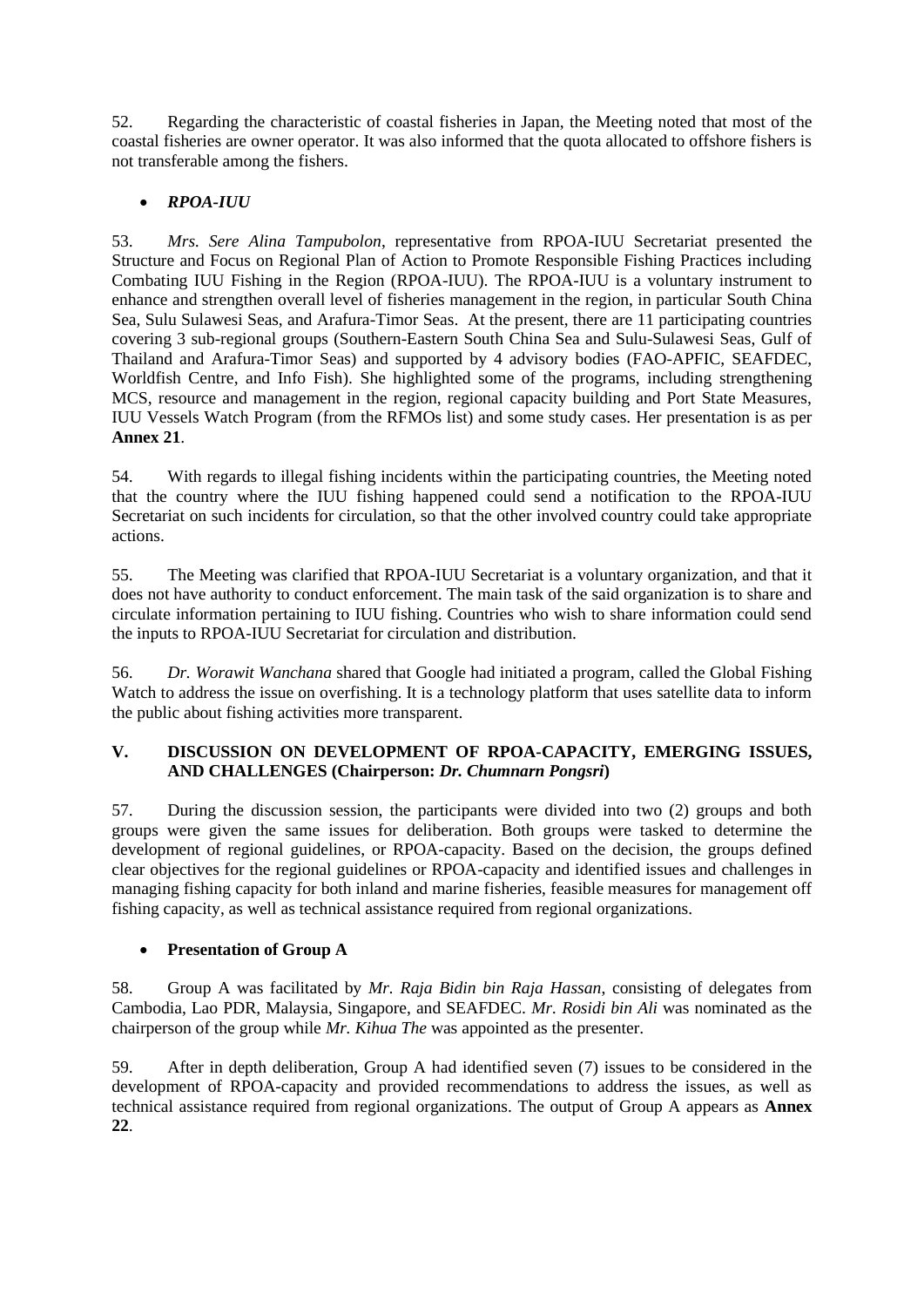60. *Mr. Raja Bidin bin Raja Hassan* justified that the decision to develop RPOA-capacity was made after considering the Council's direction on request for SEAFDEC to look into fishing capacity management.

61. With regards to the implementation and enforcement activities to ensure compliance with the plan of action in the RPOA-capacity, the Meeting suggested that there should be some sort of formal legislative document formulated and probably needs to be addressed at higher level, considering voluntary system in cooperative manner. In the meantime, the RPOA-capacity would also serve as good guidance for the development of individual NPOA-capacity for the member countries. In this connection, the Meeting was clarified that at this juncture, SEAFDEC would only work on the technical part and that the implementation is beyond its capacity.

62. The Meeting noted that regional guideline would be developed to support the formulation of individual NPOA-capacity in member countries. Even so, close cooperation with other organizations who are involved in aspects related to management of fishing capacity is also necessary, such as RPOA-IUU, as it is one of the main players in combating IUU by using the monitoring, control, and surveillance approach at the regional level. It is important to disintegrate and clearly define monitoring, control, and surveillance in the action plan for better implementation.

63. While making comparison between the ASEAN framework and European Union (EU), *Dr. Magnus Torell* pointed out that any decision made at the regional level would still have to be pursued under national law. However, the issue in ASEAN is that the national laws do not cover some of the regional framework.

64. The Meeting suggested using the IPOA-capacity that was globally accepted as guidance in the process of RPOA-capacity development. In addition, the Meeting was also made clear of the existing guideline that was developed by DOF Malaysia and that it will also be used as reference during the RPOA-capacity formulation.

## • **Presentation of Group B**

65. Group B members consisting of Indonesia, Myanmar, the Philippines, Thailand, Viet Nam, FAO/RAP, RPOA-IUU Secretariat, FRA, and SEAFDEC, was facilitated by *Ms. Mahyam Bt. Mohd Isa*. *Mr. Severino L. Escobar, Jr.* was appointed as the chairperson while *Dr. Than Than Lwin* presented the output of the group.

66. Group B presented its decision to develop the RPOA-capacity and elaborated the objectives, general principles that should be incorporated in the RPOA-capacity, issues and challenges, feasible measures, as well as technical and financial assistance required from the regional organizations. The output of Group B appears as **Annex 23**.

67. With regards to the suggestion on increase of license fees, the Meeting supported that it could be considered for commercial scale fishers instead of small scale fishers, as the current license fees in some member countries are too low.

68. The Meeting supported the suggestion on imposing safety inspection on vessels as a measure to ensure its compliance with safety requirements, and at the same time, detain vessels that do not comply with the safety standards. In order to carry out such measure, appropriate regulations have to be in place and training on safety inspection need to be conducted. While recognizing the suggestion as a good tool for commercial scale fishers, the Meeting highlighted the current issues with small scale fishers, especially in country like Cambodia. The small scale fishers could not upgrade their vessel to comply with the safety requirements due to insufficient capital, and is one of the reasons for the vessels not being able to register. Hence, the Meeting agreed that such suggestion has to be given careful thought as to avoid problems in future.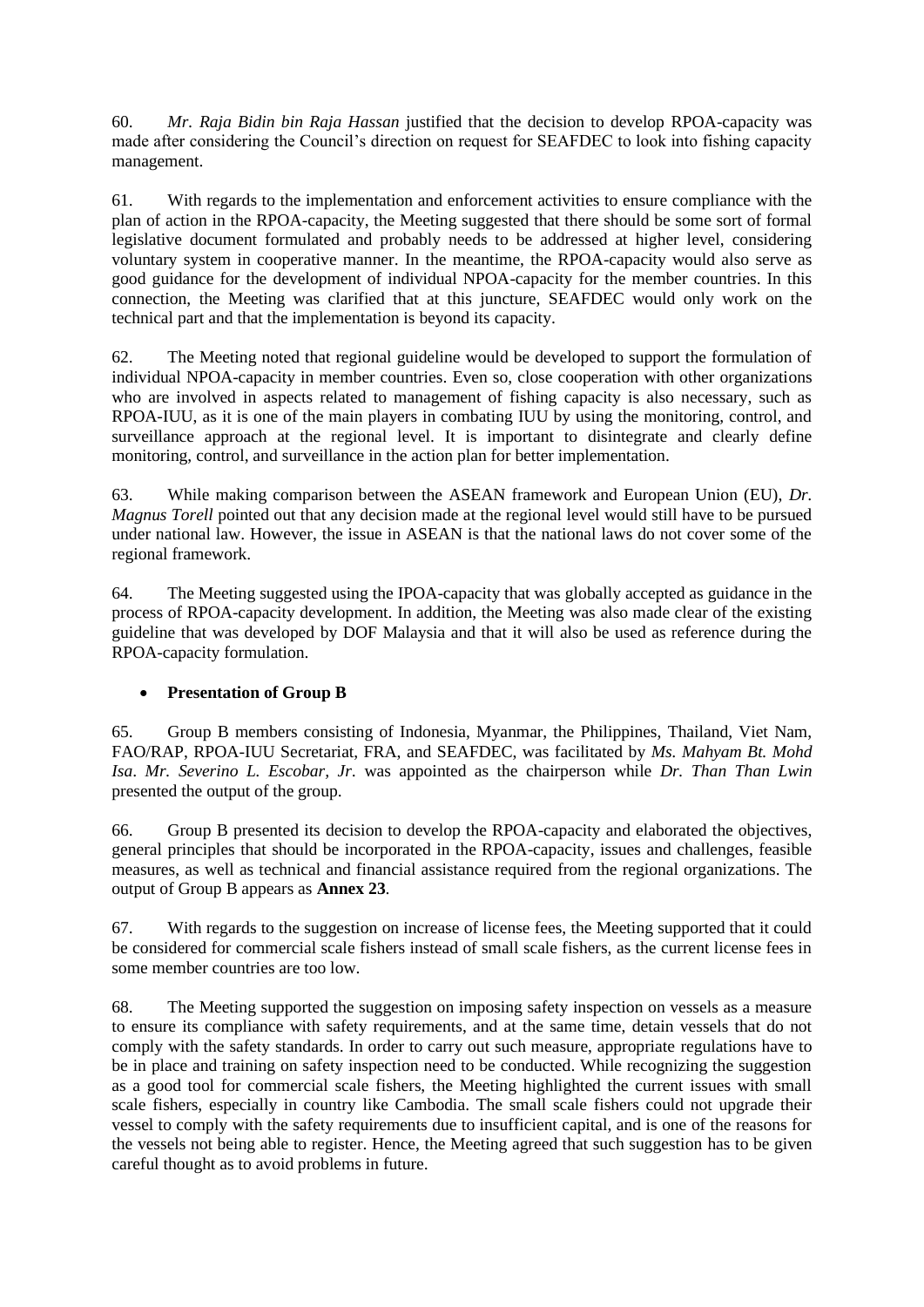69. The Meeting recognized the importance of international tools such as IPOAs and the need for these tools to be regionalized to improve its applicability within the region. The Meeting was informed that some international guidelines such as CCRF, IPOA-IUU, and guideline for small-scale fisheries was regionalized to promote its implementation in the region. Having that in mind, the Meeting reminded that the contents in the RPOAs should be developed coherently to avoid overlapping.

## **VI. RECOMMENDATIONS AND WAYS FORWARD FOR THE FORMULATION AND DEVELOPMENT OF RPOA-CAPACITY**

70. *Dr. Worawit Wanchana* presented the summary of the group discussions. The Meeting noted that Indonesia, Malaysia, and Viet Nam already had NPOA-capacity in place, while Cambodia and Philippines are in process of developing their respective NPOA-capacity. On the other hand, Lao PDR, Myanmar, Thailand, and Singapore have not developed NPOA-capacity. He merged the outputs of both groups and combined the suggestions that were in common. Furthermore, he also proposed the next steps for the formulation of the RPOA-capacity. His presentation appears as **Annex 24**.

71. With regards to engagement of consultant in the development of RPOA-capacity, the Meeting was clarified that engagement of consultants would be minimized in the process. However, they would be needed for polishing the English in the document. In terms of drafting of the RPOAcapacity, the Meeting noted that SEAFDEC would work with DOF Malaysia for developing the first draft, since Malaysia was appointed as the lead country under this cluster.

72. *Dr. Somboon Siriraksophon* informed the Meeting that some of the activities proposed during the deliberation are being conducted by SEAFDEC. Therefore, the activities that need the support of SEAFDEC should be clearly identified in order to avoid duplication.

73. The Meeting clearly noted that one of the objectives of the RPOA-capacity is to serve as guidance for the development of ASEAN guidelines while another objective is to support the countries in the development of respective NPOA-capacity.

74. The purpose and intention of the RPOA-capacity should be clearly defined e.g. in the preamble of the document, whereas the timeline for the RPOA-capacity and individual NPOAcapacity should be indicated as well. In terms of budget, the Meeting agreed that budget requirements would be accommodated into the draft, including strategies to fund the plan, visibility of the plan, commitments of the government, co-financing to prepare the plan, as well as approximate amount required. Taking that into account, a zero draft would be prepared for the consideration during the Second Regional Technical Consultation-Management of Fishing Capacity.

75. The Meeting recommended the countries without NPOA-capacity to develop its own NPOAcapacity, in support and commitment towards the RPOA-capacity that was agreed to be developed. In this regard, the development of the individual NPOA- capacity should not consume too much time as the scientific data used as reference may become invalid due to changes in fisheries condition. As for the countries who had adopted its NPOA-capacity, experience and lessons learned from the implementation of the plan could be shared with other Member Countries for better improvement.

76. While supporting the inclusion of timeline of the RPOA-capacity, *Mr. Md Noor bin Nordin* urged the Member Countries to look into its institutional and legal framework, and identify the appropriate institutions that are related towards the management of fishing capacity.

77. The Meeting agreed to include the element on review of the plan as to provide room for improvement of the RPOA-capacity. In addition to that, the Meeting also recommended prioritizing the steps and timeline, starting with the simpler actions to make the plan more implementable.